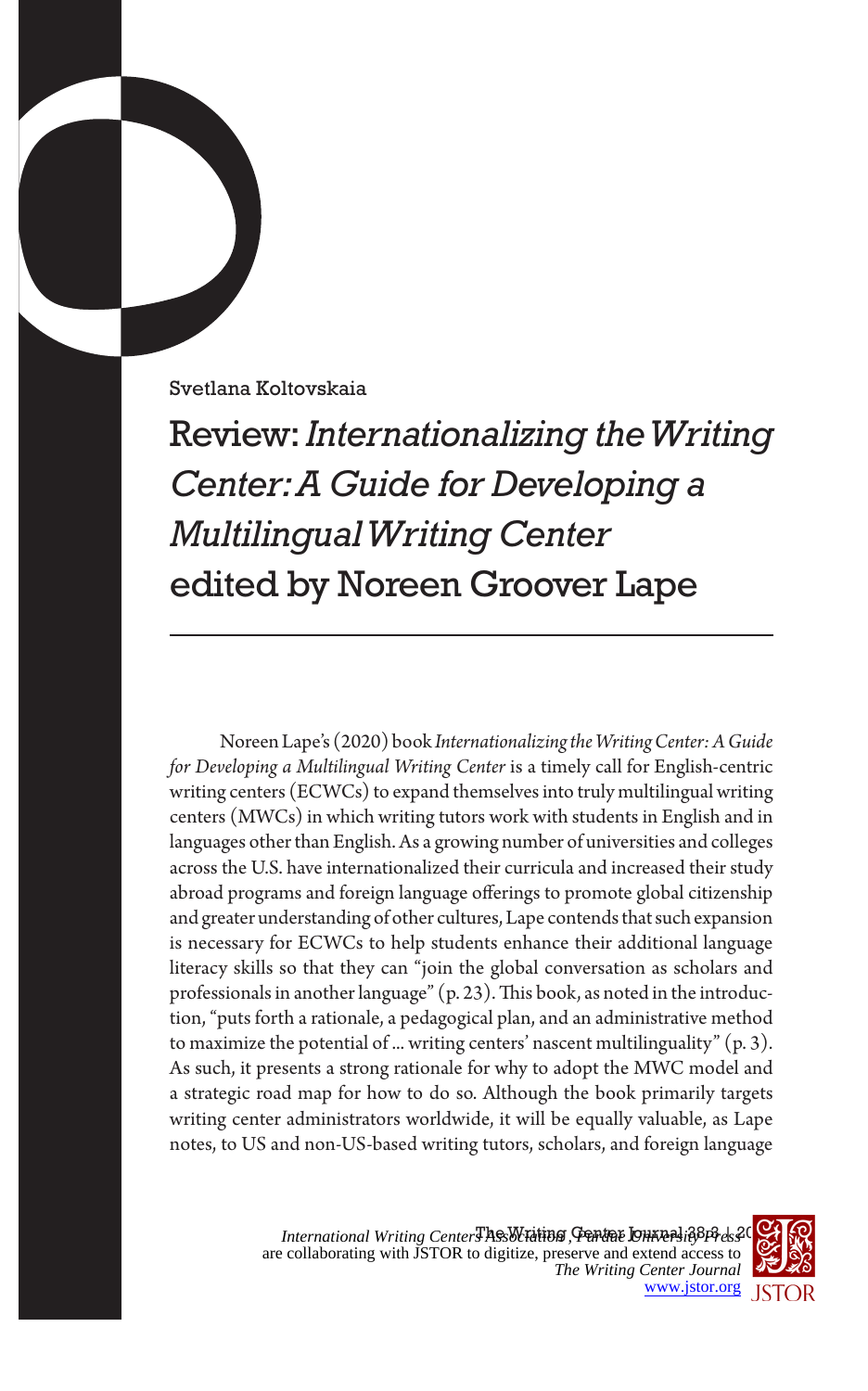faculty. As a writing center tutor, former writing center Multilingual Specialist, and researcher interested in multilingual tutors and writers, I find this book innovative, inspiring, and promising because it offers a new perspective on how to make a writing center a diverse and inclusive space by "thinking globally, acting locally" (p. 13).

Lape's book, which is in the Parlor Press Second Language Writing Series, edited by Paul Kei Matsuda, grows out of her ten years of experience directing the Norman M. Eberly MWC at Dickinson College, numerous conversations with foreign language faculty, tutors, and writing center administrators, and extensive reading in the fields of writing center scholarship, second language acquisition, and foreign language studies. The main text of the book is organized into an introduction, six chapters, and nine appendices. Chapter 1 offers writing center administrators intrigued about the MWC model a set of reasons they would want to transform an ECWC to an MWC. Chapters 2, 3, and 4 address tutor training for an MWC by theorizing holistic tutoring that involves (a) toggling between sentence-level concerns (i.e., form), global-level concerns (i.e., meaning), and writing process (Chapter 2); (b) creating a supportive learning environment to help writers cope with language learning anxiety (Chapter 3); and (c) connecting writers with the target culture (Chapter 4). Chapter 5 offers directors guidance on how to work effectively with stakeholders, namely senior administrators and foreign language faculty, to develop and administer an MWC. To help directors approach conversations with foreign language colleagues, Chapter 6 uses material from six interviews with foreign language instructors to demonstrate how to develop reciprocal relationships between directors and foreign language faculty. The book ends with nine Appendices, which include exercises and specific strategies to train writing tutors working with students in English and in languages other than English.

The real strength of the book, in my opinion, is that the arguments for the MWC Lape presents in Chapter 1 encourage the reader to think carefully about the effects of English dominance in global (the writing center community) and local (the individual session) contexts. Lape argues that the prevalence of ECWCs worldwide due to English as the *lingua franca* of commerce, scholarship, rhetoric, and composition has inadvertently contributed to the monolingual hegemony of English, which "works to colonize everything" (p. 21). By posing at the end of the chapter salient and important questions, such as "Who is excluded or marginalized by writing centers that promote the English language and North American rhetorics, genres, and education practices in international sites? To what extent do English-centric writing centers help the West dominate the intellectual community and at what cost?" (pp. 32–33), Lape prompts writing center administrators to consider "the broader political implications of monolingualism" (pp. 31-32) and seriously reflect on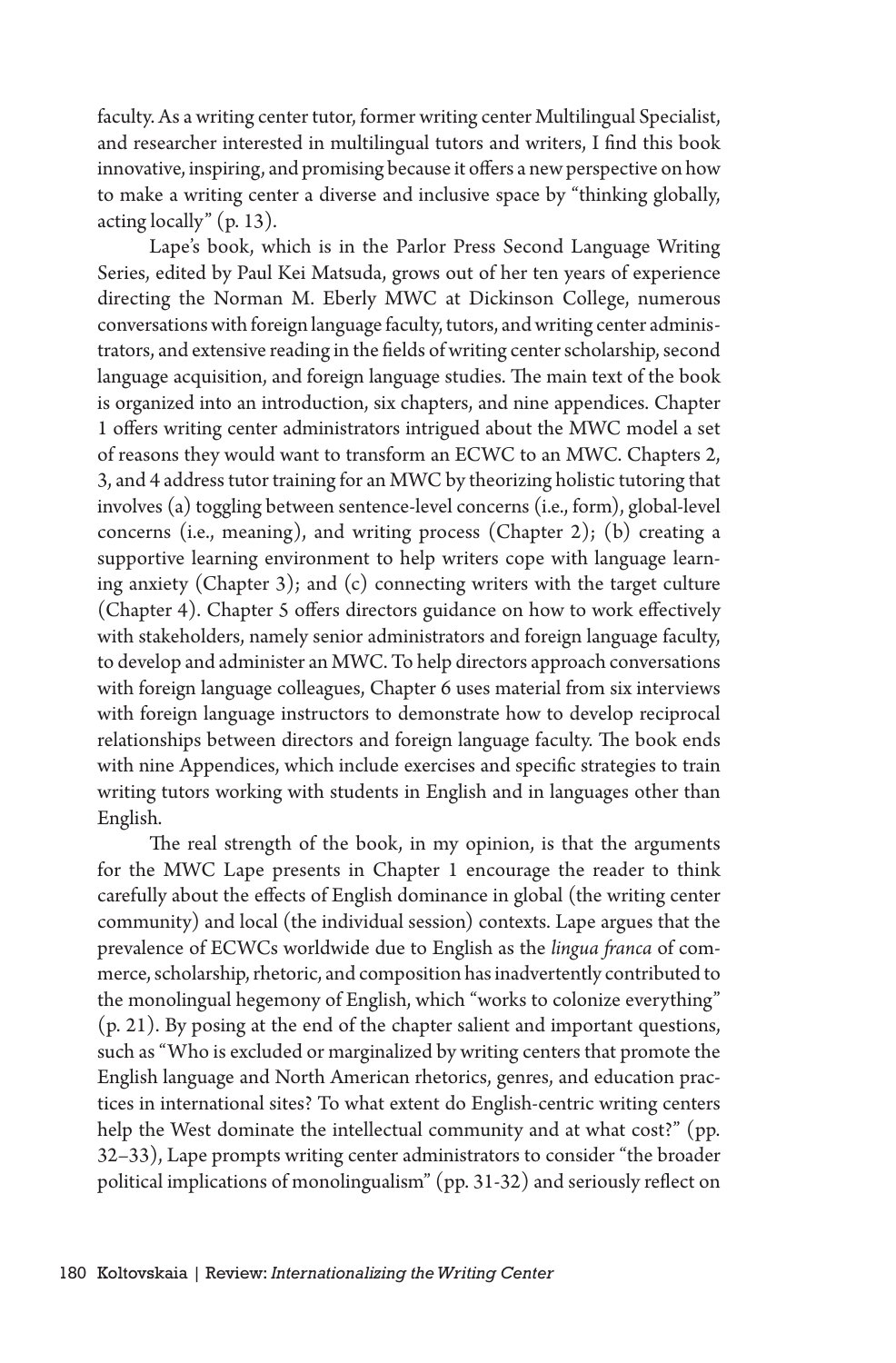the direction of writing centers as a field. In line with the International Writing Centers Association's "Diversity Initiative," which aims to include "historically excluded and marginalized people" (p. 32), Lape urges writing center administrators to expand their ECWC into an MWC, as an MWC counters English monolingualism by offering tutoring for writers working in other languages, thus promoting a diverse and inclusive environment.

While encouraging the reader to think globally, Lape also prompts the reader to consider the effects of English dominance within the individual session that puts native English-speaking (NES) tutors and writers into a position of privilege. As Ben Rafoth (2015) notes, such native-speaker privilege "elevates native speakers' power and sense of superiority over those who feel othered by it" (p. 45). As a nonnative English speaking (NNES) tutor and writer whose expertise in English was occasionally questioned when working with both NES and NNES writers and who once felt othered by a NES tutor's use of "we" when she said, "we don't write like this in English," I find Lape's arguments for the MWC in Chapter 1 compelling. Lape states that the MWC's diverse and inclusive environment dismantles binaries such as native/ nonnative and correct/incorrect because both domestic and international students for whom English is an additional language become native and nonnative speakers in an MWC. Because tutors and writers are multilingual and thus share similar challenges, international students for whom English is an additional language are no longer stigmatized for their "uniquely confounding and substandard" (p. 24) speaking and writing skills in English. Indeed, international students' literacy skills are highly valued when they become tutors, as these student-tutors are the "experts" on their own language and writing culture. When native speakers become nonnative, regardless of language, this decenters the dominance of English and writing practices in English. English is no longer the only but one of several target languages, and the U.S. way of writing is just one of several ways to express oneself. I believe Chapter 1 will be highly beneficial not only to writing center administrators, but also to tutors, as it discusses important issues to know.

I also found it very useful that three of the book's chapters (Chapters 2, 3, and 4) are devoted to tutor training. Rafoth (2015) emphasized the need for training English as a second language (ESL) writing tutors, as best ESL writing tutoring practices differ from best first language (L1) writing tutoring practices—a perspective this book extends to training writing tutors working with writers in languages other than English. Similar to Rafoth, who advocated for "greater use of theory and research from the field of second language acquisition" (p. 3) to inform best practices, Lape draws upon Second Language Acquisition scholarship to inform best additional language writing tutoring practices, namely holistic tutoring. Lape notes that most additional language learners are ordinarily at the onset of acquiring the language while at the same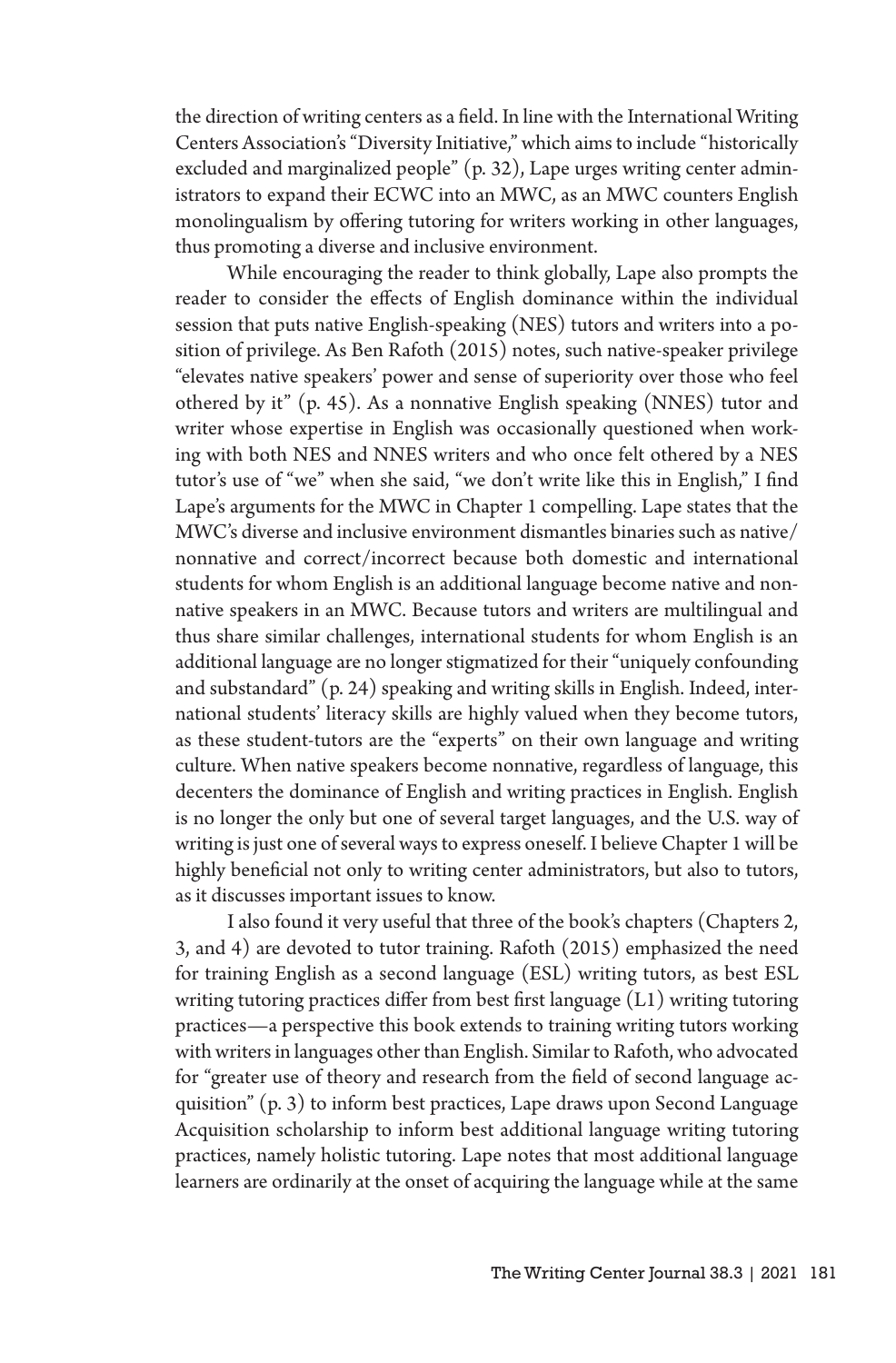time developing writing skills and learning writing conventions of the target language; hence, tutors should approach such writers' works holistically to help them both with language acquisition and writing. While Chapters 2-4 reveal both the challenges of the additional language learners and the ways to approach those challenges through holistic tutoring, the notable characteristic of this book is the appendices that complement pedagogical discussions in the aforementioned chapters by offering specific strategies and exercises for tutor training. I think that the chapters and appendices will be a valuable tutor training resource not only for ECWCs interested in expanding themselves into an MWC, but also for already operating MWCs.

Finally, another distinctive feature of this book is that it incorporates the voices of writing tutors (Chapters 2, 3, and 4) and foreign language faculty members (Chapter 6) who contributed to building the Norman M. Eberly MWC. Instead of isolated anecdotes, Lape skillfully integrates these voices as evidence to support her claims. For instance, one claim Lape makes is holistic tutoring that employs second language acquisition techniques such as *noticing, hypothesis testing, and metalinguistic awareness* can help writers acquire the language and develop writing skills. To illustrate how this can be turned into practice, Lape shares experiences of tutors who strategically adapted those techniques to their holistic tutoring practice. By integrating tutor voices, Lape emphasizes the importance of viewing tutors as "the producers of knowledge as opposed to the objects of knowledge" (p. 5). To the best of my knowledge, Lape's book is among the few writing center books that "privilege tutor narratives over direct observations of tutoring sessions" (p. 5). While tutors' voices reveal challenges and solutions when working with foreign language writers, voices of foreign language faculty provide valuable insights into writing pedagogy. Lape notes that it is imperative for directors wishing to adopt the MWC model to understand that foreign language pedagogy, namely communicative language teaching, centers around developing speakers rather than writers. Therefore, tutoring of other languages should take into consideration this pedagogy to meet the needs of both writers and foreign language faculty. At the same time, foreign language faculty, who often receive little training on teaching writing, can learn from their writing center colleagues about the importance of explicitly teaching writing in their courses and improve.

If any criticism were to be leveled at the book, it would be that not every writing center can transform its space to an MWC. For instance, not all ECWCs can support multiple languages because not all schools have extensive language programs that could provide sufficiently proficient tutors. Additionally, simply finding the funds and a space could be a challenge for many writing centers. Lape acknowledges this in her book and states the MWC model should be adopted by ECWCs if their institution has "*a strong commitment to internationalization*" (p. 123, original emphasis). Lape even introduces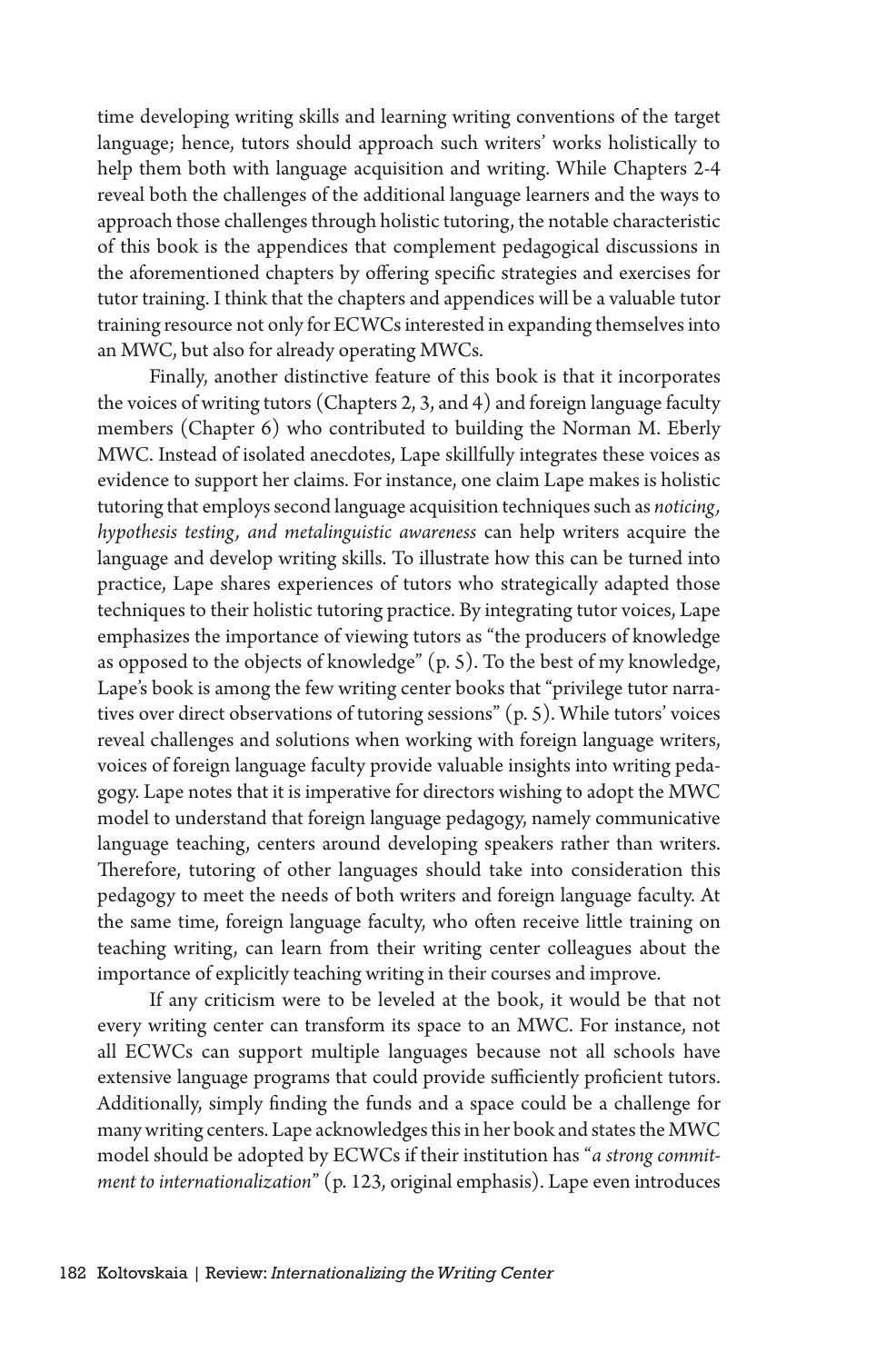three data-driven rhetorical appeals in Chapter 5 to demonstrate to writing center directors how to "acquire resources, sustain operations, and establish the value-added of the MWC" (p. 105). These appeals are (a) the value-added cultural appeal that uses qualitative data to show how a MWC adds value to student learning experiences; (b) the quantitative appeal that uses numbers to illustrate, for example, the growing number of writing center visitors; and (c) the value-added quantitative appeal that employs statistics to demonstrate, for instance, a correlation between a number of visits and academic success. Although using these three data-driven rhetorical appeals can help writing center directors produce an effective proposal to receive and secure funds, this information will likely be useful only for ECWCs that have a large number of students studying additional languages at their school.

Overall, I think that Lape's book is a must-read book, specifically, for MWC administrators, who can use the book for the tutor training purposes, and for ECWC administrators interested in transforming their space to an MWC and whose institution's core values include internationalization. The book extends the growing work on the tutoring of multilingual English language learners (e.g., Bruce & Rafoth, 2016; Rafoth, 2015) by focusing on ways to work with other multilingual learners, i.e., learners of languages other than English, and proposing the holistic writing tutoring practice that addresses students at all language levels. The MWC model discussed in this book is a new direction for the writing center field. Although some writing centers may think that an MWC is "an overly-ambitious undertaking" because they may "find themselves on precious ground, struggling with budget cuts, absorption into learning resource centers, and, in the worst case scenarios, even termination" (p. 122), Lape assures that it is worth the risk. I hope that after reading this book, writing center administrators will be inspired to take on challenges discussed in this book and expand their ECWC to an MWC.

## Acknowledgements

*I would like to thank the Oklahoma State University Writing Center Director, Dr. Anna Sicari, and Associate Director, Laura Tunningley, for their constant support and encouragement. I also thank the editors for their constructive and invaluable feedback, which helped improve the review.*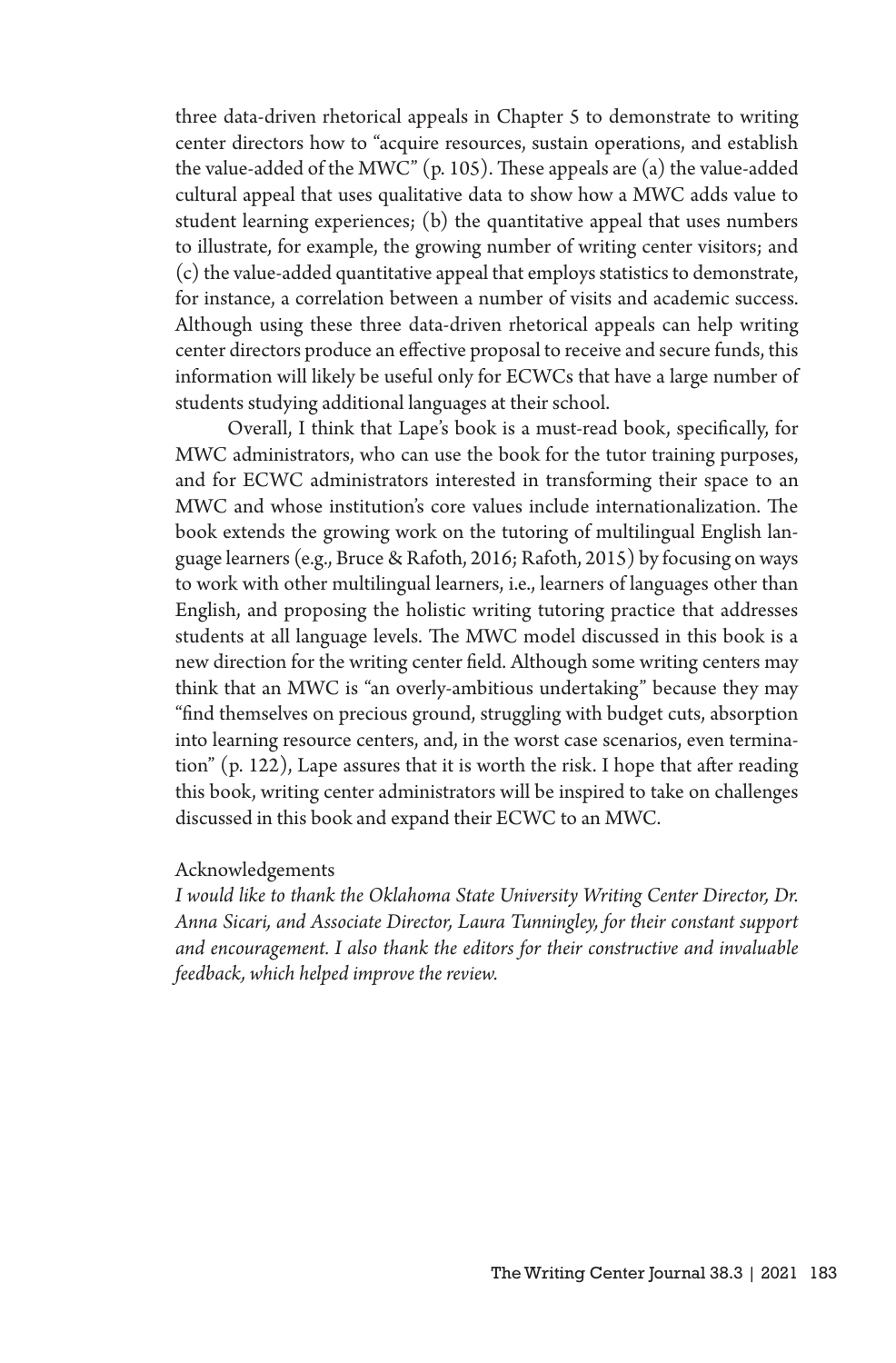## References

- Bruce, S., & Rafoth, B. (Eds.). (2016). *Tutoring second language writers*. Logan, UT: Utah State University Press.
- Rafoth, B. (2015). *Multilingual writers and writing centers*. Logan, UT: Utah State University Press.

**Svetlana Koltovskaia** is a PhD candidate in TESOL and Applied Linguistics at Oklahoma State University (OSU). She teaches various graduate and undergraduate courses for both international and domestic students. She tutored and served as a Multilingual Specialist and an Online Coordinator at the OSU writing center. Her research interests include intercultural pragmatics at the writing center, L2 writing and assessment, and computer-assisted language learning. She has presented her research at numerous second-language and writing center conferences, AAAL, TESOL, IWCA, SCWCA, ECWCA, and MIWCA.